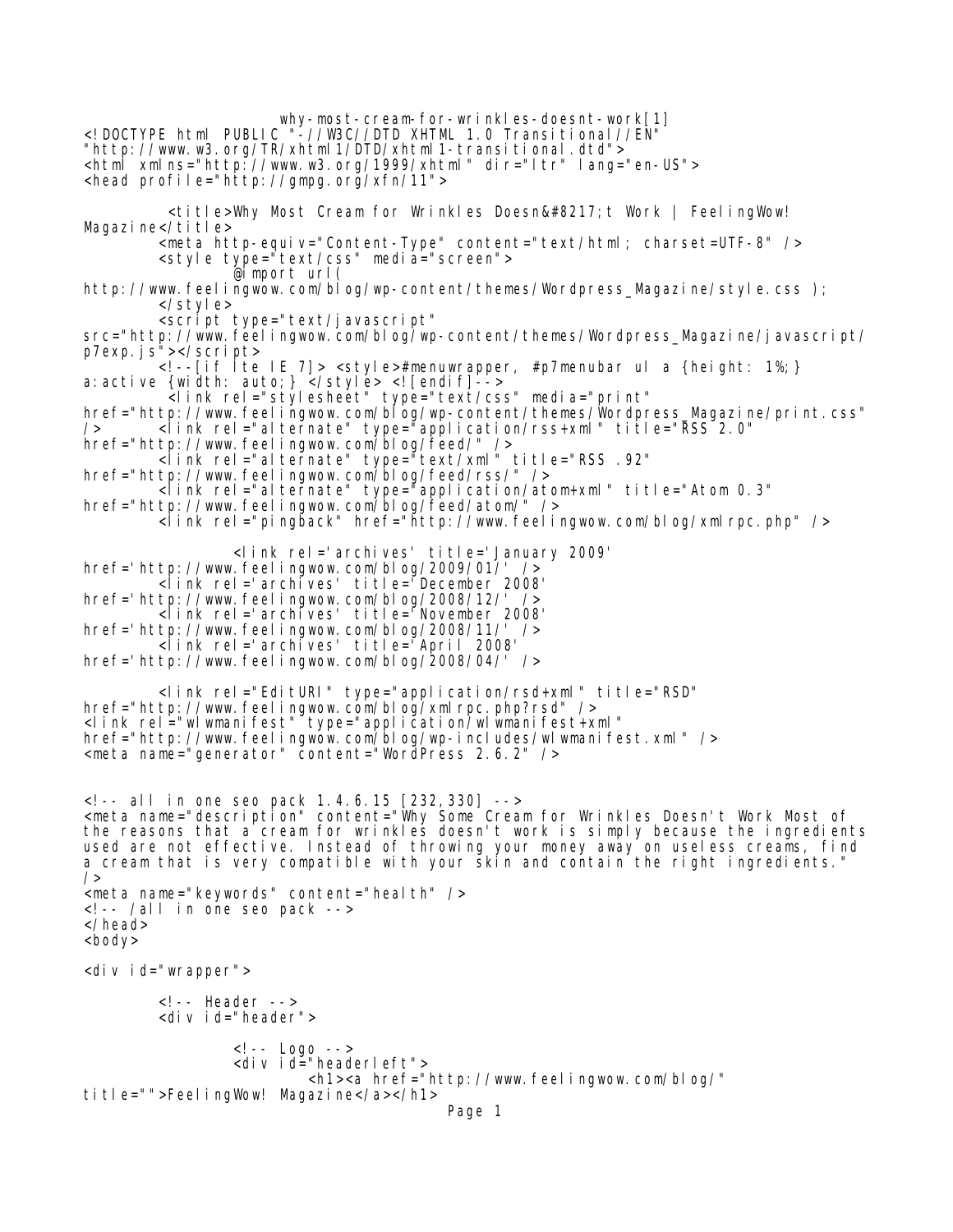why-most-cream-for-wrinkles-doesnt-work[1] </div> <!-- Searchbox and date --> <div id="headerright"> <script src="http://www.feelingwow.com/blog/wp-content/themes/Wordpress\_Magazine/javascript/ date. js" type="text/javascript"></script> <form action="http://www.google.com/cse" id="cse-search-box"> <div> <input type="hidden" name="cx" value="partner-pub-6667834165157567:7e97tr1wqwj"  $/$  <input type="hidden" name="ie" value="ISO-8859-1" /> <input type="text" name="q" size="25" /> <input type="submit" name="sa" value="Search" />  $\langle$ div> </form> <script type="text/javascript" src="http://www.google.com/coop/cse/brand?form=cse-search-box&lang=en"></script> </div> <!-- Header Navigation --> <div id="navigation"> <ul id="p7menubar"> <li class="current\_page\_item"><a href="http://www.feelingwow.com/blog">Home</a></li>  $\langle$ /ul > <ul id="feeds"> <li><a href="feed: http://www.feelingwow.com/blog/feed/">Entries <span cl ass="rss">(RSS)</span></a></l i >  $<$ li $>$  $<$ a href="feed:http://www.feelingwow.com/blog/comments/feed/">Comments <span cl ass="rss">(RSS)</span></a></l i >  $\langle$ /ul  $\rangle$ <div style="clear:both"></div> </div> </div> <!-- /Header --> <center><script type="text/javascript"><!- google\_ad\_client = "pub-6667834165157567"; /\* 728x15, created 2/26/08 \*/  $900q$  e\_ad\_sl ot = "1282552173"; google\_ad\_width =  $728$ ;  $\bar{g}$ oo $\bar{g}$ l e\_ad\_hei ght = 15; //--> </script> <script type="text/javascript" src="http://pagead2.googlesyndication.com/pagead/show\_ads.js"> </script></center> <!-- Container --> <div id="content-wrap"> <!-- single post content --> <div id="singlepost"> <div class="post"> <!-- single post loop -->  $\leq l$  -- title of the single pot --> <!-- google\_ad\_section\_start -->  $\overline{1}$ <h3>Why Most Cream for Wrinkles Doesn&#8217; t Page 2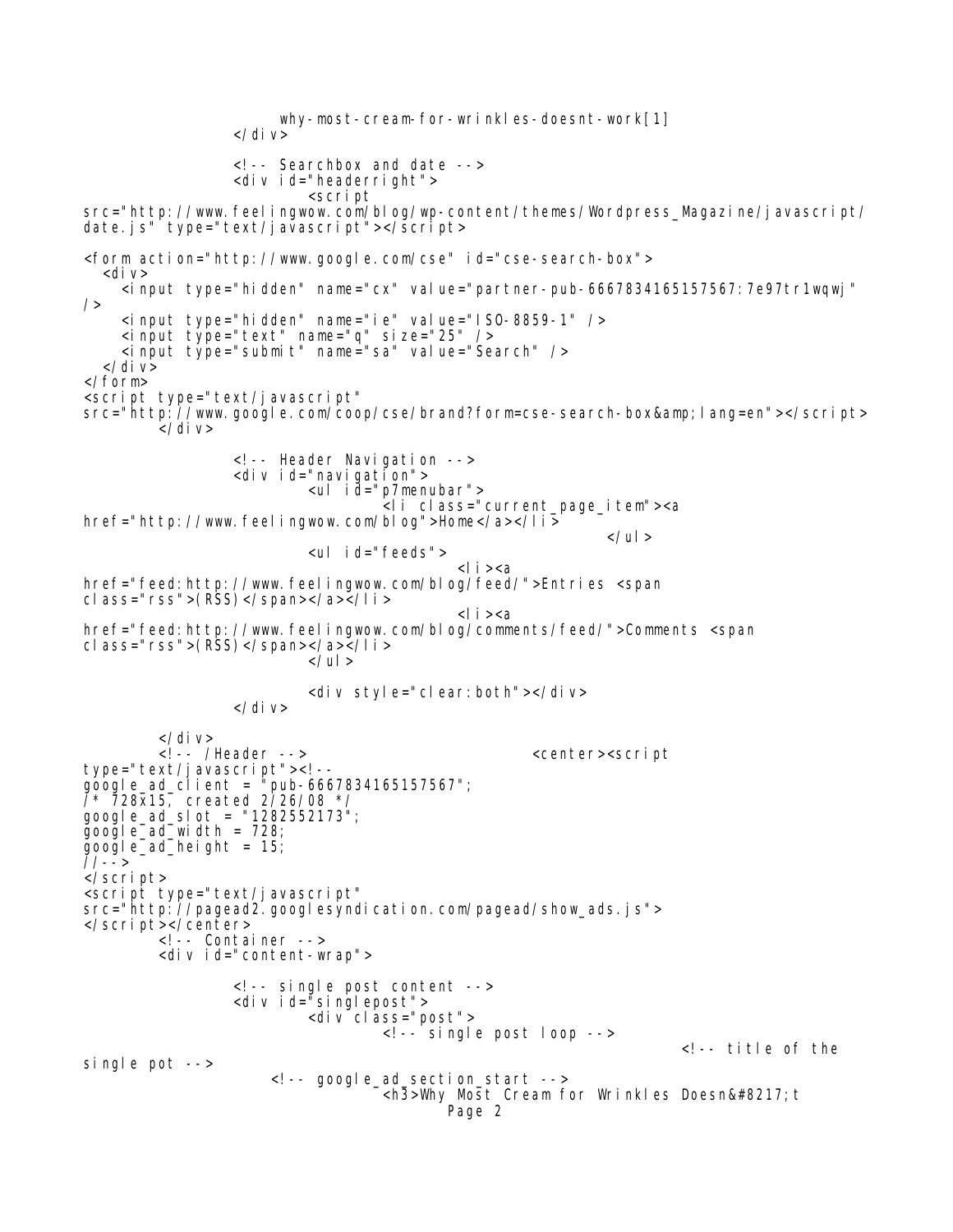why-most-cream-for-wrinkles-doesnt-work[1] Work</h3>  $\langle$ !-- content --> <table align="left"><tr><td> <script type="text/javascript"><!- google\_ad\_client = "pub-6667834165157567"; /\* 336x280, created 12/17/08 \*/ google\_ad\_slot = "4122515663";  $\overline{g}$ oogle\_ad\_width = 336; google\_ad\_height = 280; //--> </script> <script type="text/javascript" src="http://pagead2.googlesyndication.com/pagead/show\_ads.js"> </script> </td></tr></table> <div style='italic;' class='janbyline'>by Samatha Jackson</div> <p>Why Some Cream for Wrinkles Doesn&#8217; t Work Most of the reasons that a cream for wrinkles doesn' t work is simply because the ingredients used are not effective. Instead of throwing your money away on useless creams, find a cream that is very compatible with your skin and contain the right ingredients.</p> <p>The failure of using cream for wrinkles can be really disappointing. We would be buying expensive creams, having high hopes of its effectiveness, and applying it to our face and neck. As we do this religiously every night, we expect our friends and colleagues to notice the changes of a younger appearance that we have. </p> <p>We are really hoping that every person that we know will notice a great change in our faces but unluckily, nothing happened. Our faces are still creased and our hopes for a beautiful change are flying away. When the time comes that our container for the anti aging cream becomes empty, we start to look for another treatment and waste thousands of dollars and basically nothing has happened.</p>  $<$ p>It's a good thing that, there are reasons why anti aging creams do not work. Try to take a look at your own anti aging regimen to determine what is best for you. You never know, you just might be using the wrong product for your skin.</p> <p><b>Your Anti Aging Treatment May Be Nothing but Just Pure Moisturizers</b> We can never determine what are the real creams for wrinkles, as there are no specific guidelines for us to know these facts. Some companies just make moisturizers, and will just randomly call it an anti aging cream to attract people like us, who are concerned about our wrinkles. As you all know, moisturizing your skin every day will prevent the signs of aging, which is very different then repairing the wrinkles that is already visible in your skin.</p> <p><b>Take Note of Their &#8220;Secret&#8221; Ingredients</b> There are tons of cosmetic companies who make products for our skin, and there is always competition with each of them. Some companies will advertise that they have a secret ingredient that can do wonders, but cannot be exposed for security reasons. If you have an anti aging cream just like this, and you are not getting any results, your cream for wrinkles possibly doesn' t have any secret ingredient at all. Before you buy any product, make sure you to take a good look at the reviews of the product and avoid looking at their official website, this will help you determine if their secret ingredients are worth a try. </p> <p><b>The Cream You Are Using May Not Be Right for You</b> There are moments that you might have bought the wrong cream for wrinkles. In this situation, you will not notice any results but it doesn' t mean that there is a problem with your skin or with your anti aging cream. If you are not seeing any results, don't be discouraged. It's important for you to know the ingredients that are in your cream, and also for you to know the type of your skin to know what cream for wrinkles are best for you.</p> <div class='janresource'> <div style='italic;' class='janabout'>About the Author:</div> <div class='janlinks'>Looking for the <a href="http://www.antiaging-health.com/best-wrinkle-cream">best wrinkle cream</a> or should I say <a href="http://www.antiaging-health.com/">anti aging skin care</a>? I have been too. Just click one of those links to read all my reviews. </div> Page 3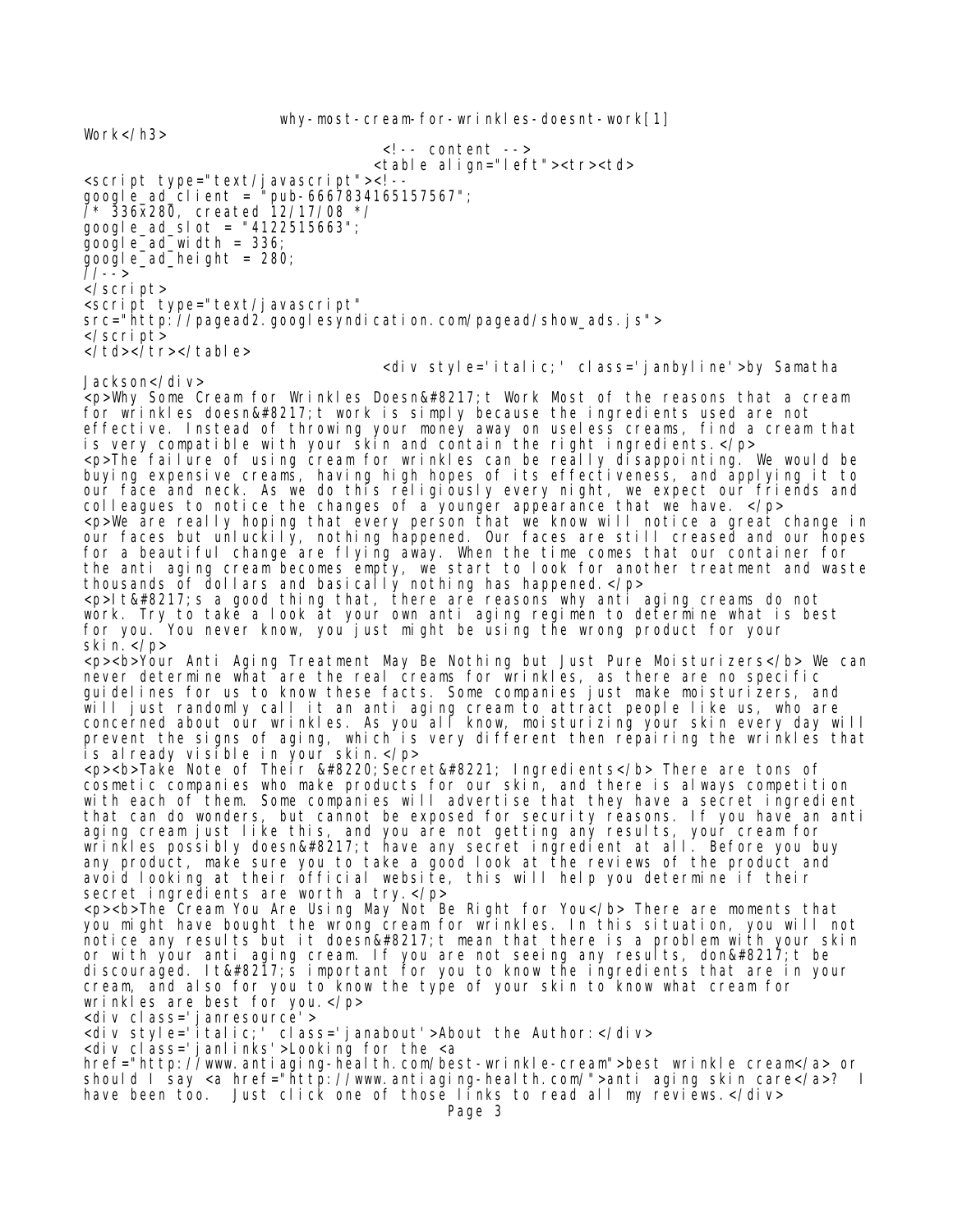why-most-cream-for-wrinkles-doesnt-work[1]  $\langle$ div $\rangle$  <script type="text/javascript"><!- google\_ad\_client = "pub-6667834165157567"; /\* 336x280, created 12/17/08 \*/ google\_ad\_slot = "4122515663";  $\bar{g}$ oo $\bar{g}$ le\_ad\_width = 336;  $\bar{g}$ oo $\bar{g}$ l e\_ad\_hei ght = 280; //--> </script> <script type="text/javascript" src="http://pagead2.googlesyndication.com/pagead/show\_ads.js"> </script>  $\langle$  -- Single Post Details -->  $\leq$ ! -- google\_ad\_section\_end  $\leq$  ->  $\langle$ div> <div id="singlepostinfo"> This entry was posted on Thursday, January 1st, 2009 and is filed under <a href="http://www.feelingwow.com/blog/category/health/" title="View all posts in Heal th" rel ="category tag">Heal th</a>. You can follow any responses to this entry through the <a href='http://www.feelingwow.com/blog/why-most-cream-for-wrinkles-doesnt-work/feed/'> RSS 2.0</a> feed. You can <a href="#respond">leave a response</a>, or <a href="http://www.feelingwow.com/blog/why-most-cream-for-wrinkles-doesnt-work/trackba ck/" rel="trackback">trackback</a> from your own site.  $\langle$ div> <div class="single-entry-nav"> <div clāss="left">&laquo; <a href="http://www.feelingwow.com/blog/looking-for-love-2/">Looking for Love?</a></div> <div class="right"><a href="http://www.feelingwow.com/blog/natural-panic-attack-cures-you-may-find-useful/ ">Natural Panic Attack Cures You May Find Useful</a> &raquo;</div> <div style="clear:both"></div> </div> <div id="comment-wrapper"> <!-- You can start editing here. --> <!-- If comments are open, but there are no comments. --> <div class="post-content"> <h3>Related Post</h3> <ul> <li><a href="http://www.feelingwow.com/blog/curious-how-to-get-rid-of-man-boobs-with-surger y/" title="by John Martin It is highly recommended that you try to get rid of man boobs..."> Curious How To Get Rid Of Man Boobs With Surgery?</a>  $\langle$ /li > <li><a href="http://www.feelingwow.com/blog/chronic-bronchitis-with-acute-exacerbation/" title="by Amy Cheung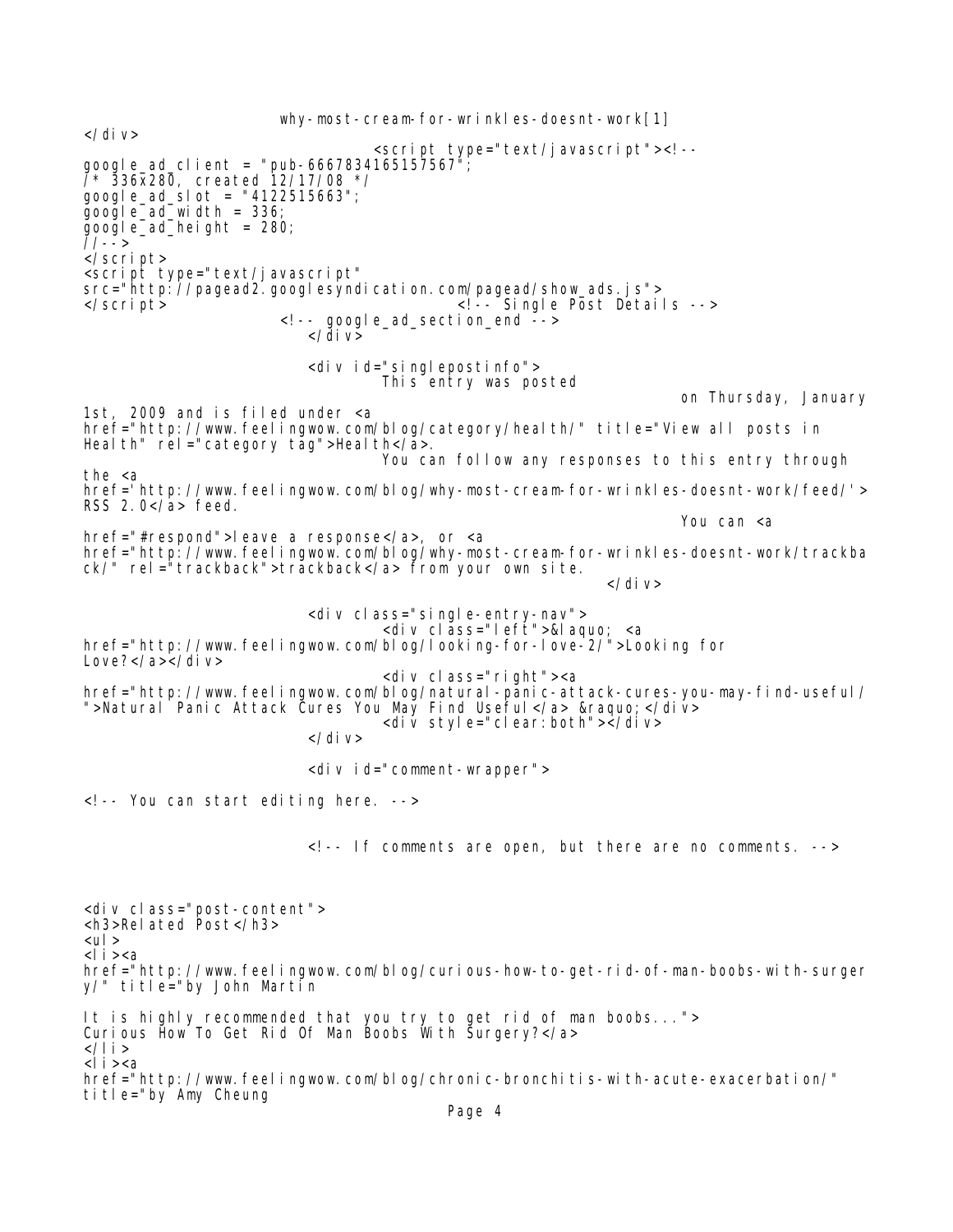Sometimes, for an individual with chronic bronchitis, the physical manifestations will swiftly worsen..."> Chronic Bronchitis with Acute Exacerbation</a> </li>  $<$ li $>$  $<$ a href="http://www.feelingwow.com/blog/how-to-remove-internal-toxic-waste-in-your-body /" title="by Linda Riley With today's hectic lifestyle, we are gorging ourselves with unhealthy and poisonous chemicals..."> How To Remove Internal Toxic Waste In Your Body?</a> </li> <li><a href="http://www.feelingwow.com/blog/increase-your-health-with-the-acai-berry/" title="by David King The Brazilian fruit called the Acai Berry is rich in vitamins, protein and..."> Increase your health with the Acai Berry</a> </li>  $<$ li $>$  $<$ a href="http://www.feelingwow.com/blog/a-shiatsu-massage-chair-delivers-a-whole-body-m assage-at-home/" title="by Steve Esquire After a long day at work, you may be tired, under a little..."> A Shiatsu Massage Chair Delivers a Whole Body Massage at Home</a> </li>  $<$ li $>$  $<$ a href="http://www.feelingwow.com/blog/how-to-lose-weight-eating-quality-protein/" title="by Ricardo d Argence Protein is a key factor in the body where it is used..."> How to Lose Weight Eating Quality Protein</a> </li> <li><a href="http://www.feelingwow.com/blog/history-of-the-acai-fruit/" title="by Dr. Jerimiah Crossderd For thousands of years, the South American rain forest has been thought..."> History of the Acai Fruit</a> </li>  $<$ l i  $><$ a href="http://www.feelingwow.com/blog/natural-panic-attack-cures-you-may-find-useful/ " title="by M B Bryan Anybody at any time in their life could suddenly find themselves having..."> Natural Panic Attack Cures You May Find Useful</a> </li>  $<$ li $>$  $<$ a href="http://www.feelingwow.com/blog/need-a-good-nights-sleep-consider-the-best-cure s-for-snoring/" title="by Lacy Kasmond Sleepless nights have forced many people to ask the question: What is..."> Need a Good Night's Sleep? Consider the Best Cures for Snoring</a>  $\,$ </li>  $\langle$ /ul > </div>

<h3 id="respond">Leave a Reply</h3>

<form action="http://www.feelingwow.com/blog/wp-comments-post.php" method="post" Page 5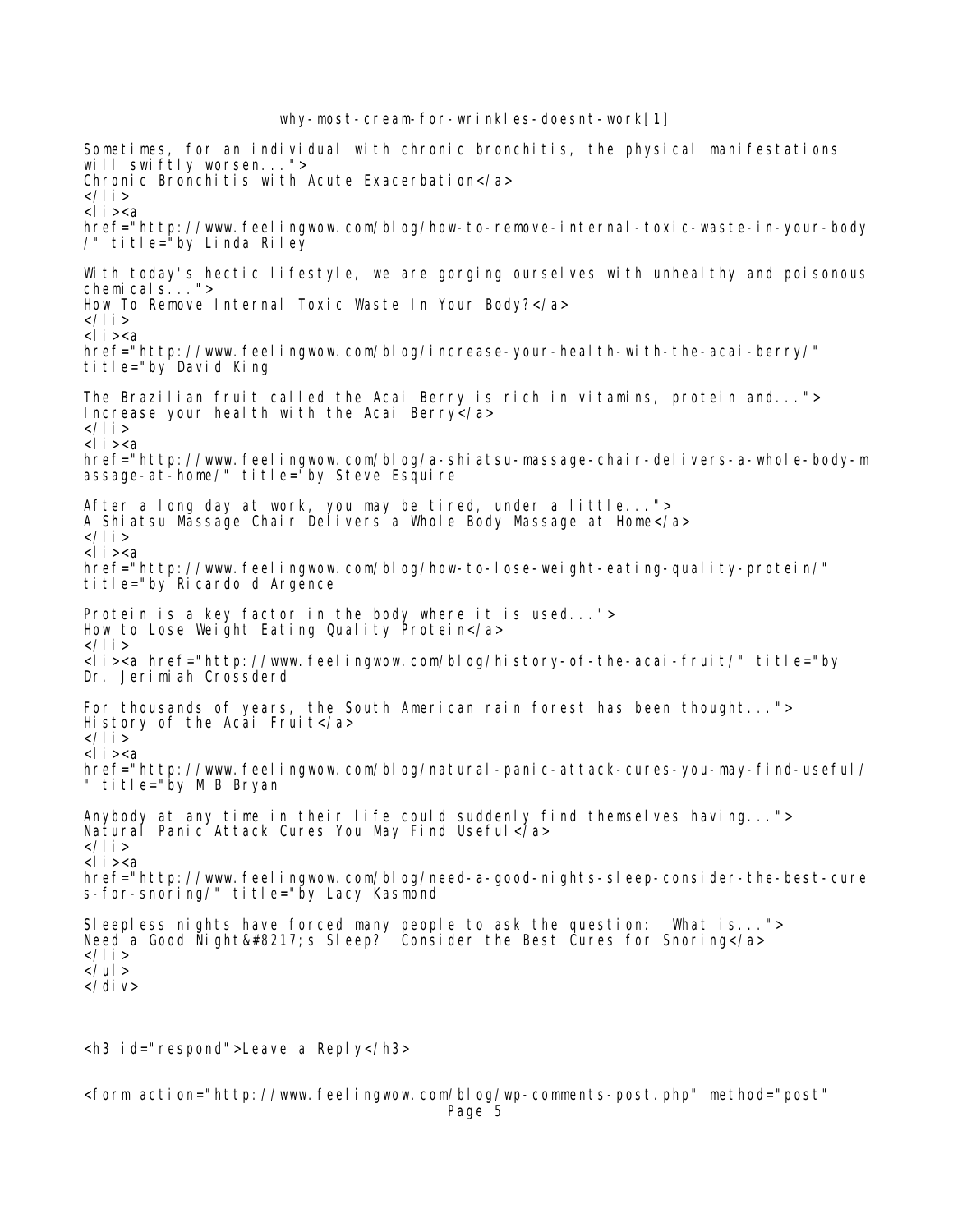id="commentform">

<p><input type="text" name="author" id="author" value="" size="22" tabindex="1" /> <label for="author"><small>Name (required)</small></label></p> <p><input type="text" name="email" id="email" value="" size="22" tabindex="2" /> <label for="email"><small>Mail (will not be published)  $(\text{regular red})$ </small></label></p> <p><input type="text" name="url" id="url" value="" size="22" tabindex="3" /> <label for="url"> <small>Website</small></label></p> <!--<p><small><strong>XHTML:</strong> You can use these tags: <code>&lt;a href=" " title=""> <abbr title=&quot;&quot;&gt; &lt;acronym title=" " > < b&gt; &lt; blockquote cite=&quot; &quot; &gt; ¯&lt; cite&gt; ¯ <code&gt; &lt;del datetime=&quot;&quot;&gt; &lt;em&gt; &lt;i&gt; &lt;q</code> cite=""> <strike&gt; &lt;strong&gt; </code></small></p>--> <p><textarea name="comment" id="comment" cols="100%" rows="10" tabindex="4"></textarea></p> <p><input name="submit" type="submit" id="submit" tabindex="5" value="Submit" />  $\frac{1}{2}$  input type="hidden" name="comment\_post\_ID" value="90783" />  $\langle$ /p> </form> </div> <!-- End of Loop fore single post -->  $\langle$ div $\rangle$ <!-- /singlepost --> <!-- Right Column --> <div id="rightcolumn"> <!-- Sponsor Do not forget to assign a class as .right or .left to the images when you add and ad image --> <div id="sponsors"> <a href="http://www.teethwhiten.com/" target=\_blank" rel="nofollow"><img src="http://www.feelingwow.com/images/Teeth\_Whiten\_Tips\_banner\_1991.gif"\_\_\_\_\_\_\_\_ class="left" alt="Teeth Whitening Products" /></a> <a href="http://www.carallumaburn.com/?aid=748165" target=\_blank" rel="nofollow"><img src=" http://www.feelingwow.com/images/Caralluma\_Burn\_banner\_1855.gif" class="right" al t="New Weight Loss Pill" /></a> <a href="http://www.feelingwow.com/free-money.htm" target=\_blank" rel="nofollow"><img src="http://www.feelingwow.com/images/freemoney.jpg" class="left" alt="" /></a> <a href="http://www.infomagz.com" target=\_blank" rel="nofollow"><img src="http://www.feelingwow.com/images/ebooks125.jpg" class="right" alt="" /></a> <div style="clear:both;"></div>  $\langle$ div> Page 6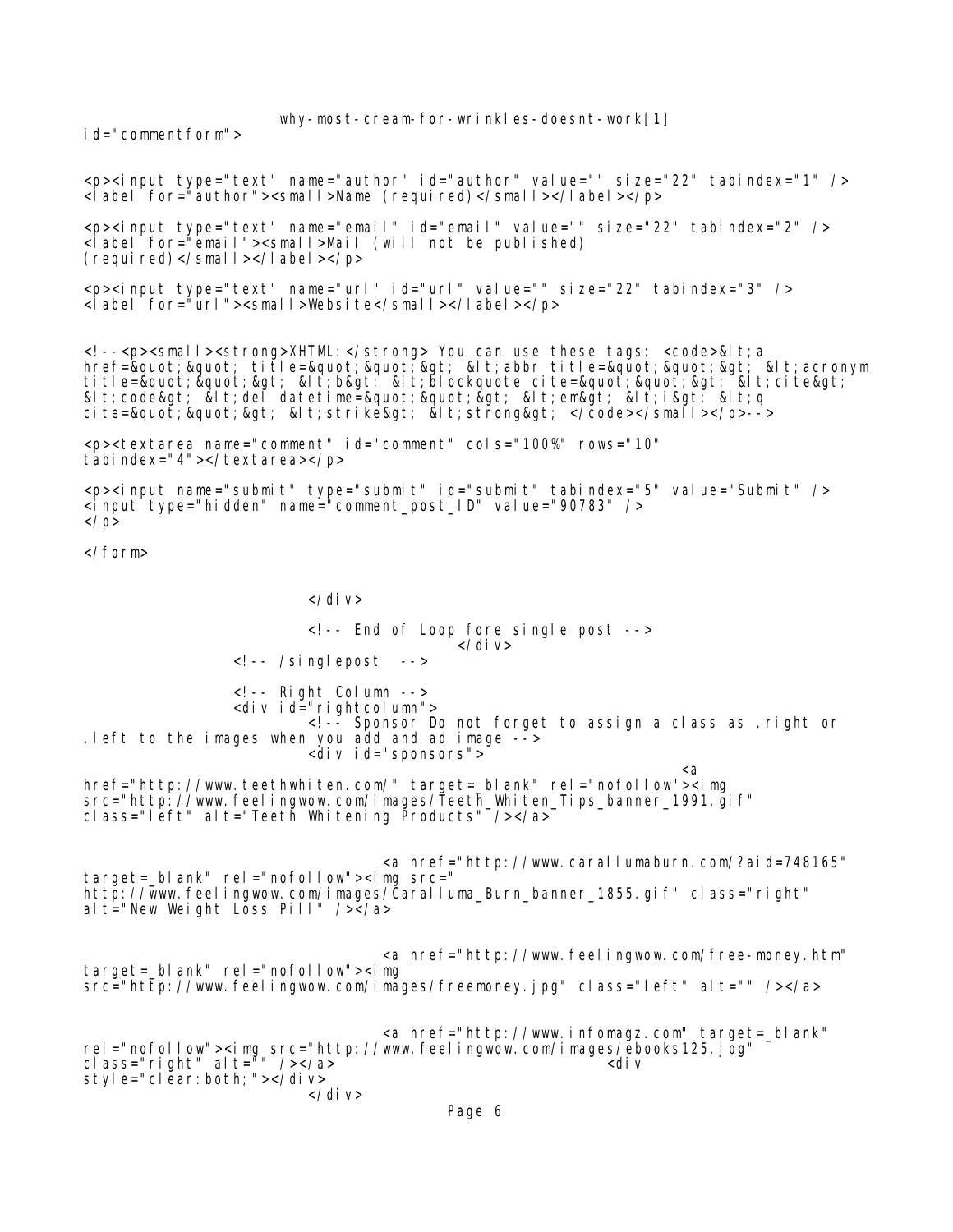why-most-cream-for-wrinkles-doesnt-work[1] <!-- Archive --> <div id="archive"> <h2>Archive</h2> <form id="archiveform" action=""> <select name="archive\_chrono" onchange="window.location = (document.forms.archiveform.archive\_chrono[document.forms.archiveform.archive\_chrono . selectedIndex]. value); "> <option value=''>Select Month</option> <option value='http://www.feelingwow.com/blog/2009/01/'> January 2009 </option> <option value='http://www.feelingwow.com/blog/2008/12/'> December 2008 </option> <option value='http://www.feelingwow.com/blog/2008/11/'> November 2008 </option> <option value='http://www.feelingwow.com/blog/2008/04/'> April 2008 </option> </select> </form>  $\langle$ div $\rangle$ <div style="clear:both"></div> <h2 style="margin-top:10px;">Categories</h2><select name='cat' id='cat' class='postform' > <option value='-1'>Select Category</option> <option value="3">Accounting&nbsp;&nbsp;(0)</option> <opti on value="4">&nbsp; &nbsp; &nbsp; Auditing&nbsp; &nbsp; (1)</option> <opti on value="5">&nbsp; &nbsp; &nbsp; Bookkeeping&nbsp; &nbsp; (1)</option> <opti on val ue="6">&nbsp; &nbsp; &nbsp; Budgeti ng&nbsp; &nbsp; (1)</opti on> <option value="8">Beauty&nbsp;&nbsp;(220)</option> <opti on value="9">&nbsp; &nbsp; &nbsp; Fashi on&nbsp; &nbsp; (23)</opti on> <option value="10"> Clothing (51)</option> <option value="11"> Cosmetics (6)</option> <option val ue="12"> Jewel ry (56)</opti on> <option value="13">Business&nbsp;&nbsp;(394)</option> <opti on value="14">&nbsp; &nbsp; &nbsp; Adverti si ng&nbsp; &nbsp; (57)</opti on> <option value="15"> Multimedia (4)</option> <option value="16">&nbsp; &nbsp; &nbsp; Ask an Expert&nbsp; &nbsp; (9)</option> <option value="17">&nbsp;&nbsp;&nbsp;Business Opportunities (50)</option> <option value="18">&nbsp; &nbsp; &nbsp; Communication&nbsp; &nbsp; (4)</option> <option value="20"> Networking (6)</option> <option value="21"> Presentation (1)</option> <option value="22">&nbsp; &nbsp; &nbsp; &nbsp; &nbsp; &nbsp; Team Building (9)</option> <option<br>val ue="23">&nbsp; &nbsp; &nbsp; &nbsp; &nbsp; &nbsp; &nbsp; Training&nbsp; &nbsp; (1)</option> val ue="23"> Trai ni ng (1)</opti on><br><opti on val ue="24">&nbsp; &nbsp; &nbsp; Corporate&nbsp; &nbsp; (12)</opti on> <option value="25">&nbsp;&nbsp;&nbsp;Customer Service (11)</option> <option value="26">&nbsp; &nbsp; &nbsp; E-Commerce&nbsp; &nbsp; (29)</option> <option value="27"> Entrepreneurship (2)</option> <opti on value="29">&nbsp; &nbsp; &nbsp; &nbsp; &nbsp; &nbsp; Growth Topics (4)</option> <option value="32">&nbsp; &nbsp; &nbsp; &nbsp; &nbsp; &nbsp; Start Page 7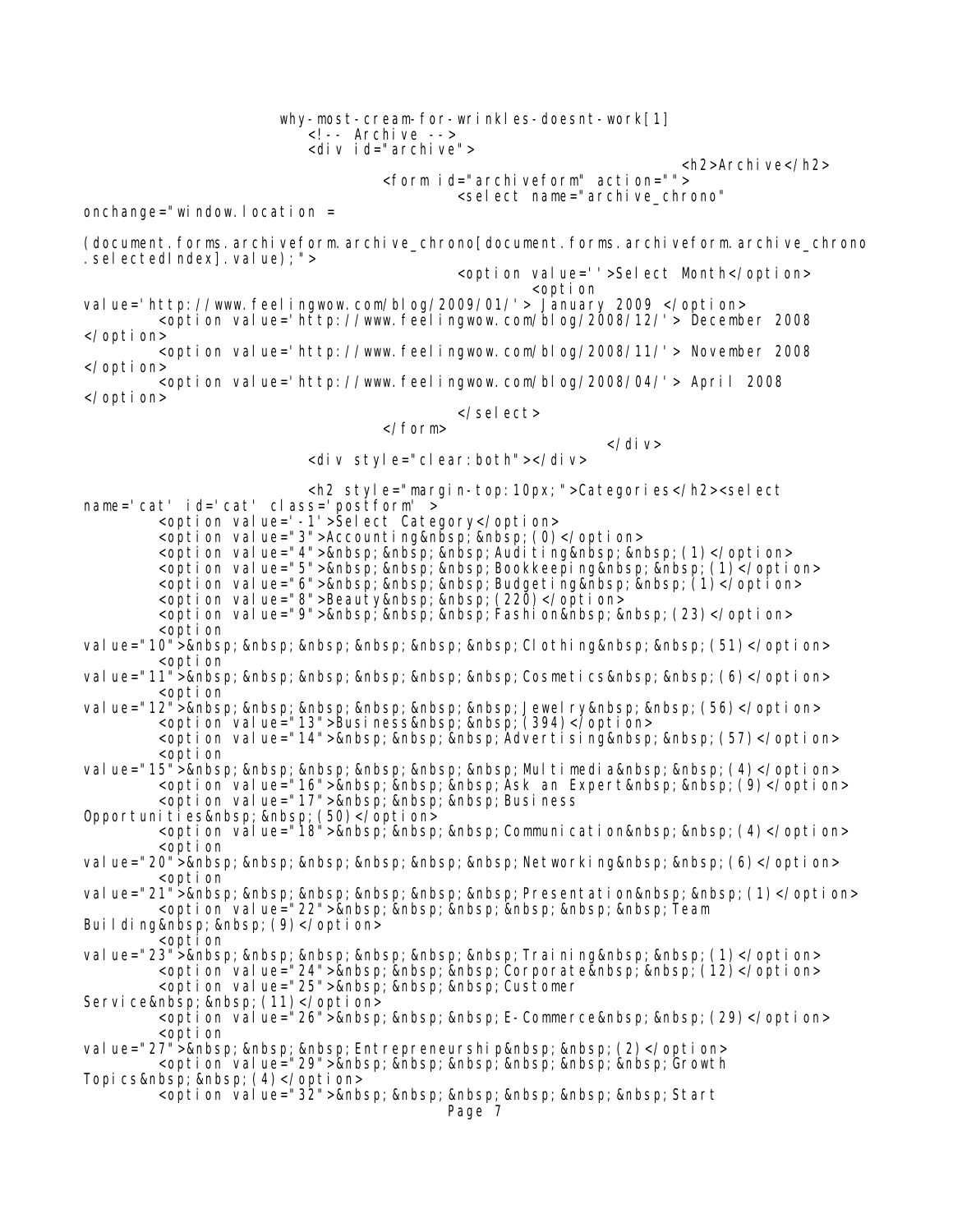why-most-cream-for-wrinkles-doesnt-work[1] Up  $\&n\$ nbsp;  $(2)$ </option> <opti on value="33">&nbsp; &nbsp; &nbsp; Ethi cs&nbsp; &nbsp; (2)</opti on> <opti on value="34">&nbsp; &nbsp; &nbsp; Financing&nbsp; &nbsp; (12)</opti on> <option val ue="36"> Loans (11)</opti on> <opti on value="38">&nbsp; &nbsp; &nbsp; Home Busi ness&nbsp; &nbsp; (191)</opti on> <option value="39">&nbsp; &nbsp; &nbsp; &nbsp; &nbsp; &nbsp; Network Marketing (67)</option>  $\overline{\mathcal{L}}$ option value="40"> Human Resources (1)</option> <option val ue="42"> Di versi ty (1)</opti on> <opti on\_val ue="43">&nbsp; &nbsp; &nbsp; &nbsp; &nbsp; &nbsp; Empl oyee Relations&nbsp;&nbsp;(3)</option> <option value="45">&nbsp; &nbsp; &nbsp; Import Export&nbsp; &nbsp; (20)</option> <opti on val ue="46">&nbsp; &nbsp; &nbsp; Leadershi p&nbsp; &nbsp; (17)</opti on> <option value="49">&nbsp;&nbsp;&nbsp;Network Marketing (13)</option> <option value="50">&nbsp; &nbsp; &nbsp; Non Profit Organi zati ons (3)</opti on> <option value="51">&nbsp;&nbsp;&nbsp;Project Management&nbsp;&nbsp;(42)</option> <option value="52">&nbsp; &nbsp; &nbsp; Public Company&nbsp; &nbsp; (1)</option> <opti on val ue="53">&nbsp; &nbsp; &nbsp; Sal es&nbsp; &nbsp; (42)</opti on> <option value="54"> Telesales  $(6)$ </option> <opti on value="55">&nbsp; &nbsp; &nbsp; Smal I Business&nbsp; &nbsp; (6)</opti on> <option value="56">&nbsp;&nbsp;&nbsp;Strategic Planning (5)</option> <option value="57">&nbsp; &nbsp; &nbsp; Tools and Resources&nbsp;&nbsp;(9)</option> <option value="58">&nbsp;&nbsp;&nbsp;Work Life Balance  $(4)$  </option> <option value="59">Career&nbsp;&nbsp;(380)</option> <option value="60">Cars and Trucks&nbsp;&nbsp;(292)</option> <option value="61">&nbsp; &nbsp; &nbsp; Classics&nbsp; &nbsp; (2)</option> <option value="62">&nbsp; &nbsp; &nbsp; Motorcycles&nbsp; &nbsp; (120)</option> <option value="63">&nbsp; &nbsp; &nbsp; RVs&nbsp; &nbsp; (2)</option> <option value="65">&nbsp; &nbsp; &nbsp; Trucks&nbsp; &nbsp; (5)</option> <option value="67">Computers&nbsp;&nbsp;(100)</option> <option value="68">&nbsp; &nbsp; &nbsp; Data Recovery&nbsp; &nbsp; (29)</option> <option value="71">&nbsp;&nbsp;&nbsp;Hardware&nbsp;&nbsp;(11)</option> <option value="72"> Laptops (1)</option> <option value="74"> Windows-Based (2)</option> <option value="75">&nbsp; &nbsp; &nbsp; Information Technol ogy (9)</option> <option value="77">&nbsp; &nbsp; &nbsp; Networks&nbsp; &nbsp; (0)</option> <opti on val ue="78">&nbsp; &nbsp; &nbsp; &nbsp; &nbsp; &nbsp; Wi rel ess Networks (1)</option> <opti on value="84">&nbsp; &nbsp; &nbsp; Securi ty&nbsp; &nbsp; (14)</opti on> <option value="86">&nbsp;&nbsp;&nbsp;Software&nbsp;&nbsp;(61)</option> <option value="87">&nbsp; &nbsp; &nbsp; &nbsp; &nbsp; &nbsp; Spyware and Viruses (29)</option> <option value="88">Culture and Society&nbsp; &nbsp; (188)</option> <opti on val ue="89">&nbsp; &nbsp; &nbsp; Art&nbsp; &nbsp; (20)</opti on> <option value="92">&nbsp; &nbsp; &nbsp; Books&nbsp; &nbsp; (50)</option> <option val ue="94"> Revi ews (2)</opti on> <option\_value="95">&nbsp; &nbsp; &nbsp; Consumer&nbsp; &nbsp; (7)</option> <opti on value="96">&nbsp; &nbsp; &nbsp; Current Affairs&nbsp; &nbsp; (9)</opti on> <option value="97">&nbsp; &nbsp; &nbsp; Death and Dying&nbsp; &nbsp; (1)</option> <option value="98">&nbsp; &nbsp; &nbsp; Education&nbsp; &nbsp; (27)</option>

Page 8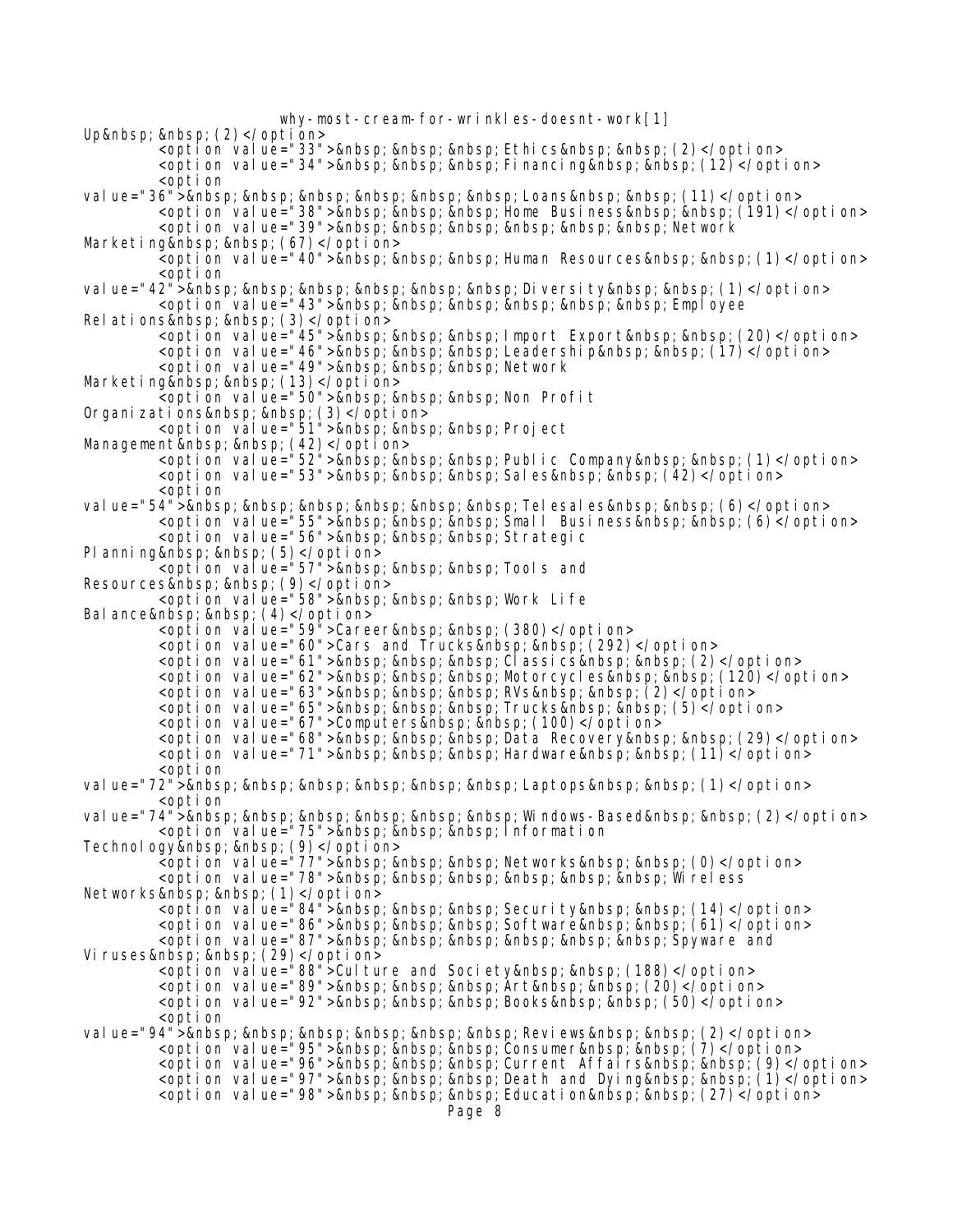why-most-cream-for-wrinkles-doesnt-work[1] <option value="99">&nbsp; &nbsp; &nbsp; &nbsp; &nbsp; &nbsp; College and University&nbsp; &nbsp; (14)</option> <option value="100"> Homeschooling (5)</option > <option value="101"> K-12  $(2)$ </option> <option value="102"> Online (12)</option> <option value="103">&nbsp; &nbsp; &nbsp; Humanities&nbsp; &nbsp;  $(1)$ </option> <opti on value="104">&nbsp; &nbsp; &nbsp; Language&nbsp; &nbsp;  $(19)$ </opti on> <opti on val ue="105">&nbsp; &nbsp; &nbsp; Scams&nbsp; &nbsp; (4)</opti on> <opti on val ue="106">&nbsp; &nbsp; &nbsp; Shoppi ng&nbsp; &nbsp; (70)</opti on> <opti on val ue="107">&nbsp; &nbsp; &nbsp; &nbsp; &nbsp; &nbsp; Onl i ne Shopping (18)</option> <opti on val ue="108">&nbsp; &nbsp; &nbsp; Soci al I ssues&nbsp; &nbsp; (14)</opti on> <option value="109">Environment&nbsp;&nbsp;(45)</option> <option value="110">&nbsp; &nbsp; &nbsp; Causes and Organizations (1)</option> <option value="111">&nbsp; &nbsp; &nbsp; Nature&nbsp; &nbsp; (2)</option> <option value="112">Family&nbsp; &nbsp; (61)</option> <option value="113">&nbsp;&nbsp;&nbsp;Elder Care&nbsp;&nbsp;(5)</option> <opti on val ue="114">&nbsp; &nbsp; &nbsp; Geneal ogy&nbsp; &nbsp; (1)</opti on> <opti on val ue="115">&nbsp; &nbsp; &nbsp; Hol i days&nbsp; &nbsp; (16) </opti on> <opti on value="116">&nbsp; &nbsp; &nbsp; Parenting&nbsp; &nbsp; (38)</opti on> <option value="117"> Children (14)</option> <option value="118">&nbsp; &nbsp; &nbsp; &nbsp; &nbsp; &nbsp; Infants and Toddlers (38)</option> <option val ue="119"> Teenagers (1)</opti on> <option value="120">&nbsp;&nbsp;&nbsp;Pregnancy and Family PI anni ng (39)</opti on> <option value="121">Finance&nbsp;&nbsp;(257)</option> <opti on val ue="122">&nbsp; &nbsp; &nbsp; Banki ng&nbsp; &nbsp; (3)</opti on> <option value="123">&nbsp; &nbsp; &nbsp; Credit&nbsp; &nbsp; (111)</option>  $\le$ opti on value="124">  $\delta$ ebt $\le$ Consolidation (19)</option> <option value="125"> Loans (15)</option> <option value="126"> Mortgage (12)</option> <option\_value="127">&nbsp;&nbsp;&nbsp;Currency Trading (87)</option> <option value="128">&nbsp;&nbsp;&nbsp;Financial> Planning (22)</option> <opti on value="129">&nbsp; &nbsp; &nbsp; Insurance&nbsp; &nbsp; (80)</opti on> <option value="130">&nbsp; &nbsp; &nbsp; Investing&nbsp; &nbsp; (62)</option> <opti on val ue="131">&nbsp; &nbsp; &nbsp; Leasi ng&nbsp; &nbsp; (1)</opti on> <opti on value="132">&nbsp; &nbsp; &nbsp; Mortgage&nbsp; &nbsp; (10)</opti on> <option value="133">&nbsp; &nbsp; &nbsp; Personal Finance (30)</option> <option value="134">&nbsp; &nbsp; &nbsp; Real Estate&nbsp; &nbsp; (26)</option> <option value="135"> Buying (22)</option> <option value="136"> Selling (11)</option> <option value="137">&nbsp;&nbsp;&nbsp;Stock Market> Investing (49)</option> <option value="138">&nbsp; &nbsp; &nbsp; &nbsp; &nbsp; &nbsp; Mutual Funds&nbsp;&nbsp;(2)</option> <option value="139">&nbsp; &nbsp; &nbsp; Structured Settlements (1)</option> Page 9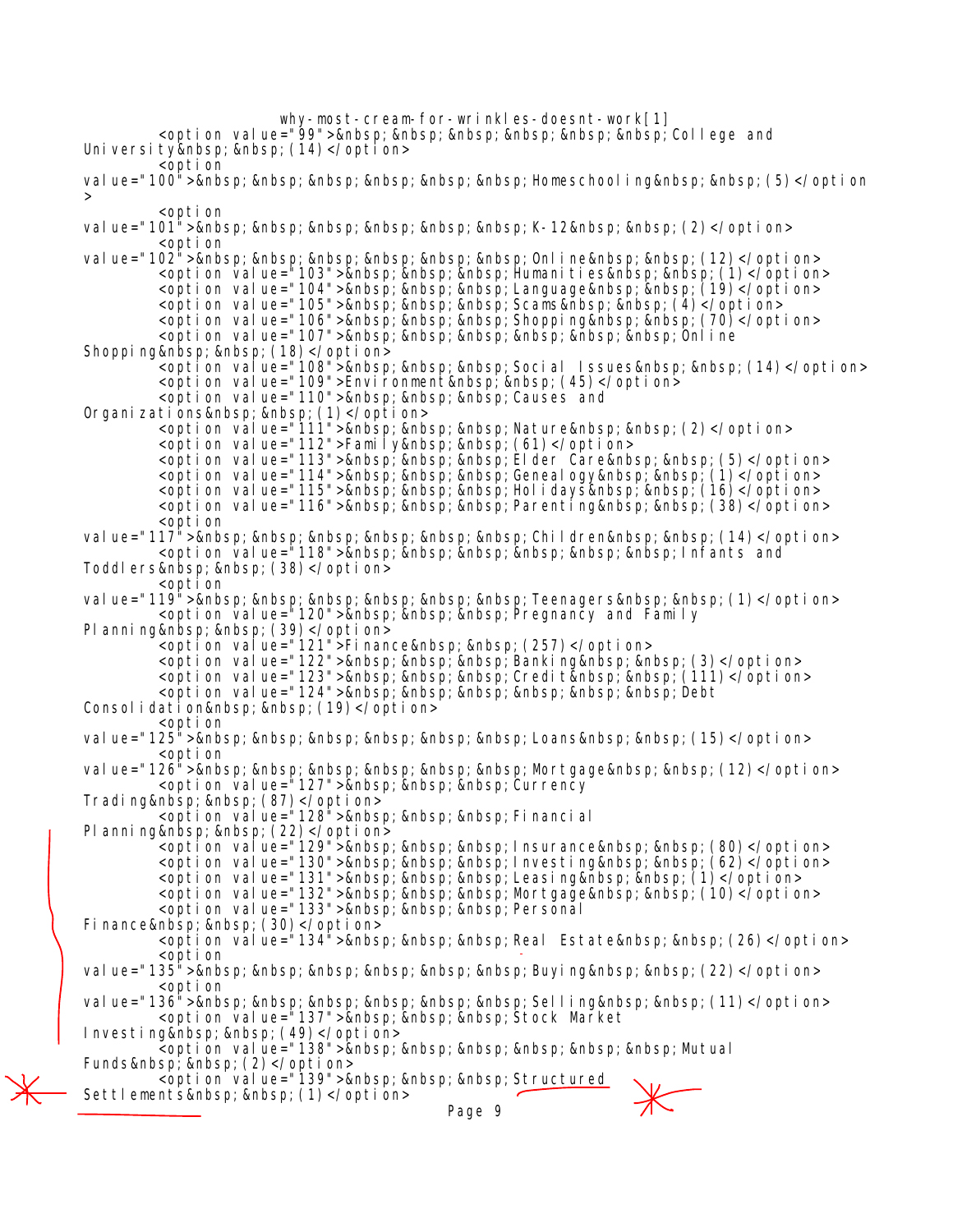why-most-cream-for-wrinkles-doesnt-work[1] <option value="140">&nbsp;&nbsp;&nbsp;Taxes&nbsp;&nbsp;(2)</option> <option value="141">&nbsp; &nbsp; &nbsp; Wealth Building (13)</option> <option value="142">Fitness&nbsp;&nbsp;(68)</option> <opti on value="144">&nbsp; &nbsp; &nbsp; Equi pment&nbsp; &nbsp; (4)</opti on> <option value="145">&nbsp;&nbsp;&nbsp;Muscle Building (40)</option><br>| soption value="146">&nbsp; &nbsp; &nbsp; Weight Loss&nbsp; &nbsp; (233)</option> <option value="147">&nbsp;&nbsp;&nbsp;Yoga&nbsp;&nbsp;(75)</option> <option value="148">Food and Drink&nbsp; &nbsp; (69)</option> <option value="149">&nbsp; &nbsp; &nbsp; Coffee&nbsp; &nbsp; (6)</option> <option value="150">&nbsp; &nbsp; &nbsp; Gourmet&nbsp; &nbsp; (2)</option> <opti on value="151">&nbsp; &nbsp; &nbsp; Reci pes&nbsp; &nbsp; (11)</opti on> <option value="152">&nbsp;&nbsp;&nbsp;Wine and Spirits  $(5)$ </option> <option value="153">Free Tools and Resources&nbsp; &nbsp; (1)</option> <option value="154">Health&nbsp;&nbsp;(480)</option> <option value="155">&nbsp; &nbsp; &nbsp; Alternative Medicine  $(97)$ </option> <option value="156">&nbsp;&nbsp;&nbsp;Diseases and Conditions (309)</option> <option value="157"> Acne (49)</option> <option value="158"> Cancer (6)</option> <option value="159"> Depression (19)</option> <option val ue="160"> Di abetes (1)</opti on> <opti on val ue="161">&nbsp; &nbsp; &nbsp; &nbsp; &nbsp; &nbsp; Hai r Loss&nbsp;&nbsp;(10)</option> <opti on value="163">&nbsp; &nbsp; &nbsp; Medicine&nbsp; &nbsp; (39)</option> <opti on val ue="164">&nbsp; &nbsp; &nbsp; Medi tati on&nbsp; &nbsp; (10)</opti on> <opti on value="165">&nbsp; &nbsp; &nbsp; Nutri ti on&nbsp; &nbsp; (118)</opti on> <option value="166">&nbsp;&nbsp;&nbsp;Supplements and Vitamins  $(38)$ </option> <option value="167">&nbsp; &nbsp; &nbsp; Wellness&nbsp; &nbsp; (88)</option> <option value="168">Hobbies&nbsp; &nbsp; (111)</option> <option value="169">&nbsp; &nbsp; &nbsp; Arts and Crafts  $(43)$  </option> <option value="170">&nbsp; &nbsp; &nbsp; Collecting&nbsp; &nbsp; (117)</option> <opti on val ue="171">&nbsp; &nbsp; &nbsp; Photography&nbsp; &nbsp; (22)</opti on> <option value="172">Home&nbsp;&nbsp;(281)</option> <option value="173">&nbsp; &nbsp; &nbsp; Accessories&nbsp; &nbsp; (82)</option> <option value="174">&nbsp; &nbsp; &nbsp; Gardening&nbsp; &nbsp;  $(44)$ </option> <option val ue="175"> Landscapi ng (22)</opti on> <option value="176">&nbsp;&nbsp;&nbsp;Home Improvement (118)</option> <option value="177">&nbsp; &nbsp; &nbsp; &nbsp; &nbsp; &nbsp; Interior Design (63)</option> <option value="178"> Organizing (1)</option> <option value="179">&nbsp; &nbsp; &nbsp; Home Security&nbsp; &nbsp; (5)</option> <option value="180">Humor&nbsp; &nbsp; (4)</option> <option value="181">Internet&nbsp;&nbsp;(92)</option> <opti on val ue="182">&nbsp; &nbsp; &nbsp; Bl oggi ng&nbsp; &nbsp; (23)</opti on> <opti on val ue="184">&nbsp; &nbsp; &nbsp; Domāi n Names&nbsp; &nbsp; (12)</opti on> <option value="185">&nbsp; &nbsp; &nbsp; E-Business&nbsp; &nbsp; (3)</option> <option value="186">&nbsp;&nbsp;&nbsp;New to the Internet (8)</option>

<opti on val ue="188">&nbsp; &nbsp; &nbsp; Technol ogi es&nbsp; &nbsp; (11)</opti on> <option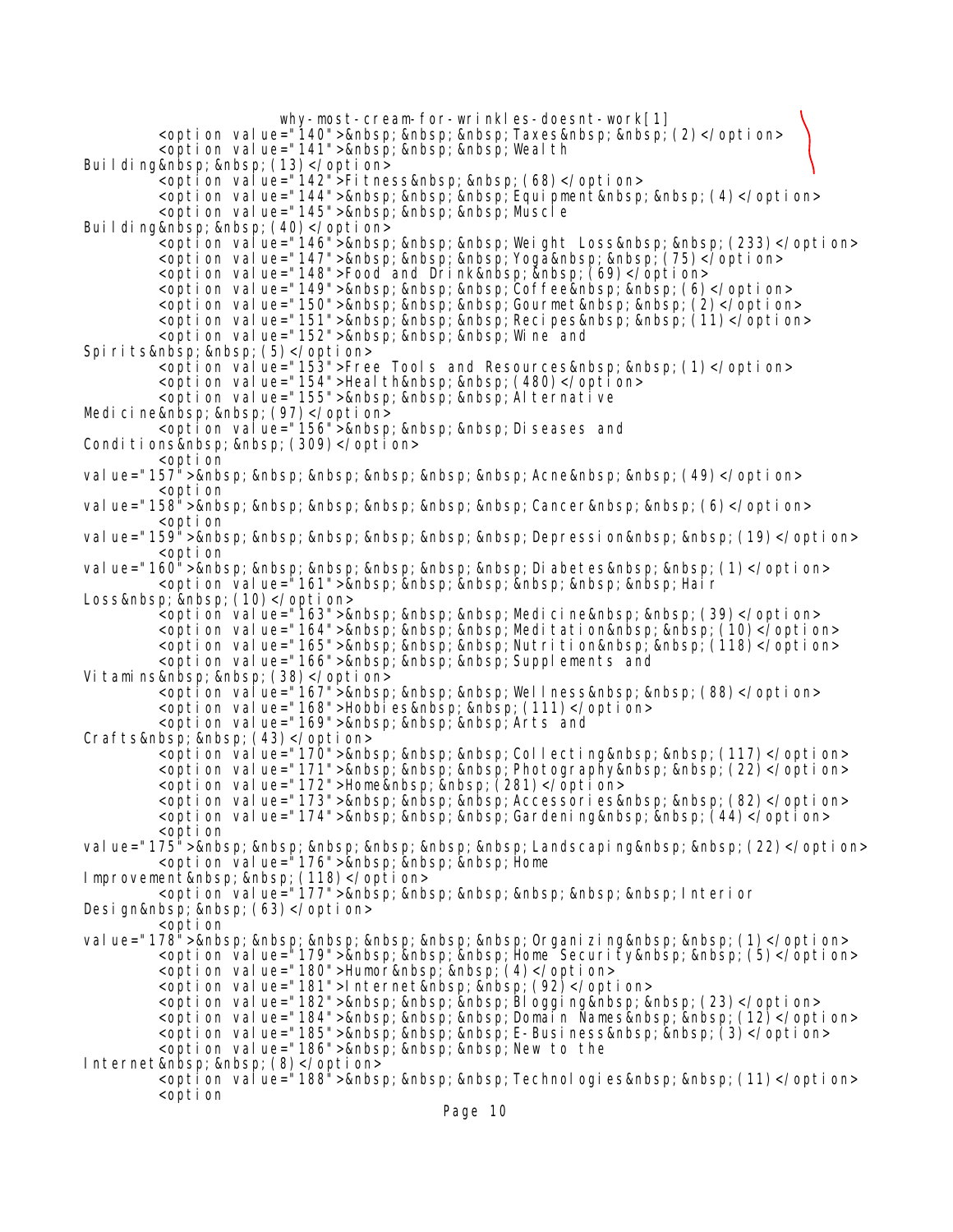- value="189"> Audio  $(1)$ </option> <option
- value="192"> RSS  $(1)$ </option> <option

val ue="193"> Vi deo (6)</opti on> <option value="194">&nbsp;&nbsp;&nbsp;Tools and

Resources (1)</option>

- <option val ue="195"> Broadband (1)</opti on> <option
- value="196"> Directories (1)</option> <option
- val ue="197"> E-Books (1)</opti on> <option
- value="198"> E-Commerce (1)</option> <option
- val ue="199"> Emai I (5)</opti on> <option
- value="201"> Forums (3)</option> <option value="202">&nbsp; &nbsp; &nbsp; &nbsp; &nbsp; &nbsp; Free
- Stuff (1)</option>

<option value="207">&nbsp; &nbsp; &nbsp; &nbsp; &nbsp; &nbsp; Search

Engines (1)</option>

<option value="208"> Tutorial s  $(4)$ </option> <option value="209">&nbsp;&nbsp;&nbsp;Web Design&nbsp;&nbsp;(12)</option> <option

value="210"> Graphics (4)</option> <option value="211">&nbsp; &nbsp; &nbsp; Web

Devel opment (8)</option>

<option

val ue="217"> HTML (1)</opti on> <option

val ue="221"> PHP (1)</opti on> <option

value="227"> XHTML (1)</option> <opti on val ue="229">&nbsp; &nbsp; &nbsp; Web Hosti ng&nbsp; &nbsp; (25) </opti on> <opti on value="230">&nbsp; &nbsp; &nbsp; Webmasters&nbsp; &nbsp; (14)</opti on> <option value="231">Internet Marketing&nbsp; &nbsp; (226)</option> <opti on value="232">&nbsp; &nbsp; &nbsp; Adsense&nbsp; &nbsp; (4)</opti on> <option value="233">&nbsp;&nbsp;&nbsp;Affiliate Programs (22)</option>

<option value="234">&nbsp;&nbsp;&nbsp;Article

Marketing (69)</option>

- $\leq$ option value="236"> Click Bank (2)</option>
- <option value="238">&nbsp; &nbsp; &nbsp; Drop Shipping&nbsp; &nbsp; (1)</option>
- <opti on value="239">&nbsp; &nbsp; &nbsp; Email&nbsp; &nbsp; (15)</opti on>
- <option value="240">&nbsp;&nbsp;&nbsp;Ezines and
- Newsletters (3)</option>

<option value="241">&nbsp; &nbsp; &nbsp; Link

Popularity (5)</option>

<option value="242">&nbsp;&nbsp;&nbsp;Pay Per Click&nbsp;&nbsp;(31)</option>

<option value="243">&nbsp;&nbsp;&nbsp;Search Engine

Marketing (20)</option>

<option value="244">&nbsp;&nbsp;&nbsp;Search Engine

Optimization (91)</option>

<option value="245">&nbsp;&nbsp;&nbsp;Site

Promotion (13)</option>

<option value="246">&nbsp;&nbsp;&nbsp;&nbsp;&nbsp;&nbsp;Building Traffic&nbsp;&nbsp;(14)</option>

<opti on val ue="247">&nbsp; &nbsp; &nbsp; &nbsp; &nbsp; &nbsp; Converting Traffic (4)</option>

<option value="248">&nbsp; &nbsp; &nbsp; &nbsp; &nbsp; &nbsp; Traffic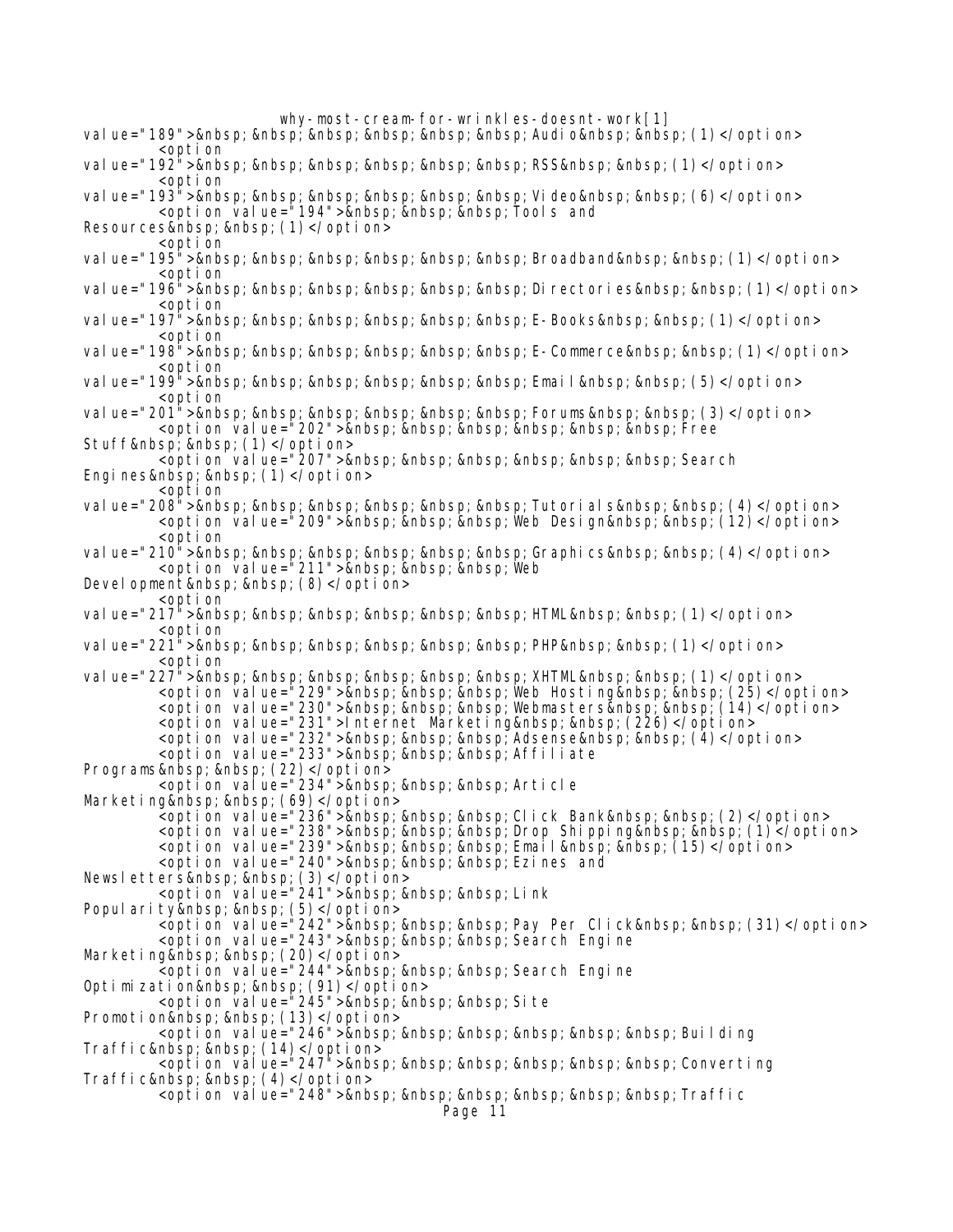why-most-cream-for-wrinkles-doesnt-work[1] Analysis (1)</option>  $\frac{1}{2}$   $\frac{1}{2}$   $\frac{1}{2}$   $\frac{1}{2}$   $\frac{1}{2}$   $\frac{1}{2}$   $\frac{1}{2}$   $\frac{1}{2}$   $\frac{1}{2}$   $\frac{1}{2}$   $\frac{1}{2}$   $\frac{1}{2}$   $\frac{1}{2}$   $\frac{1}{2}$   $\frac{1}{2}$   $\frac{1}{2}$   $\frac{1}{2}$   $\frac{1}{2}$   $\frac{1}{2}$   $\frac{1}{2}$   $\frac{1}{2}$   $\frac{1}{2}$  Marketing (6)</option> <option value="250">Legal &nbsp; &nbsp; (54)</option> <option value="255">&nbsp;&nbsp;&nbsp;National, State, Local (6)</option> <opti on value="256">&nbsp; &nbsp; &nbsp; Patents&nbsp; &nbsp; (4)</opti on> <option value="257">&nbsp; &nbsp; &nbsp; Regulatory Compliance (1)</option> <option value="259">Marketing&nbsp;&nbsp;(44)</option> <opti on val ue="260">&nbsp; &nbsp; &nbsp; Brandi ng&nbsp; &nbsp; (7)</opti on> <opti on val ue="263">&nbsp; &nbsp; &nbsp; Joi nt Ventures&nbsp; &nbsp; (3)</opti on> <option value="264">&nbsp;&nbsp;&nbsp;Lead Generation&nbsp;&nbsp;(21)</option> <option value="265">&nbsp;&nbsp;&nbsp;Market> Research&nbsp;&nbsp;(1)</option> <option value="266">&nbsp;&nbsp;&nbsp;Public Relations (5)</option> <option value="268">Men&#8217;s Issues&nbsp;&nbsp;(11)</option> <option value="269">Motivational&nbsp;&nbsp;(39)</option> <option value="270">Music&nbsp;&nbsp;(216)</option> <option value="272">Personal Development&nbsp;&nbsp;(117)</option> <opti on value="273">&nbsp; &nbsp; &nbsp; Advi ce&nbsp; &nbsp; (11)</opti on> <opti on val ue="274">&nbsp; &nbsp; &nbsp; Coachi ng&nbsp; &nbsp; (6)</opti on> <option value="275">&nbsp; &nbsp; &nbsp; Goal Setting&nbsp; &nbsp; (9)</option> <option value="276">&nbsp; &nbsp; &nbsp; Stress Management&nbsp;&nbsp;(4)</option> <option value="277">&nbsp;&nbsp;&nbsp;Time Management&nbsp;&nbsp;(3)</option> <option value="278">Pets and Animals&nbsp;&nbsp;(263)</option> <option value="279">Politics&nbsp;&nbsp;(0)</option> <option value="281">&nbsp; &nbsp; &nbsp; Government&nbsp; &nbsp; (6)</option> <opti on val ue="284">&nbsp; &nbsp; &nbsp; Worl d Affai rs&nbsp; &nbsp; (5)</opti on> <option value="285">Psychology&nbsp; &nbsp; (10)</option> <option value="287">Publishing&nbsp;&nbsp; (0)</option> <opti on value="288">&nbsp; &nbsp; &nbsp; E-Books&nbsp; &nbsp; (1)</opti on> <option value="290">&nbsp; &nbsp; &nbsp; Self Publishing (2)</option> <option value="291">Recreation and Leisure&nbsp;&nbsp;(87)</option> <option value="292">&nbsp;&nbsp;&nbsp;Entertainment&nbsp;&nbsp;(36)</option> <option value="294">&nbsp; &nbsp; &nbsp; &nbsp; &nbsp; &nbsp; Computer Games (45)</option> <option val ue="295"> Games (57)</opti on> <option value="296"> Movies (18)</option> <option val ue="297"> Tel evi si on (18)</opti on> <option value="298">&nbsp; &nbsp; &nbsp; Gambling&nbsp; &nbsp; (45)</option> <option value="299"> Casino  $(3)$ </option> <option value=" $301"$  > & nbsp; & nbsp; & nbsp; & nbsp; & nbsp; & nbsp; Online & nbsp;  $(10)$  </option> <option value="302">&nbsp; &nbsp; &nbsp; Outdoors&nbsp; &nbsp; (9)</option> <option value="303"> Boating (7)</option> <option value="304"> Camping (13)</option> <option value="305"> Hunting (9)</option> <option value="306">&nbsp; &nbsp; &nbsp; Sports&nbsp; &nbsp; (44)</option> <option value="307"> Basebal I  $(23)$ </option>

Page 12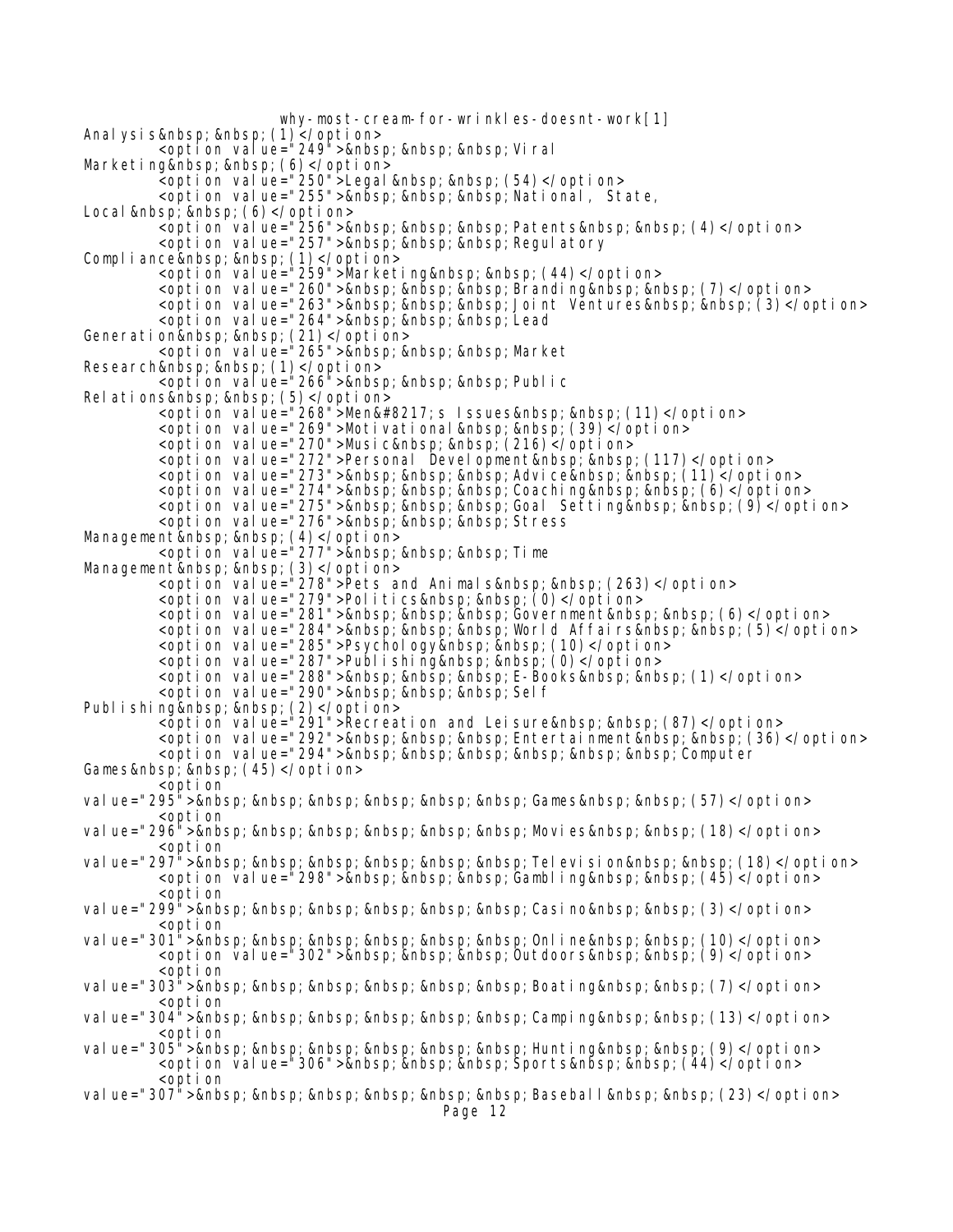why-most-cream-for-wrinkles-doesnt-work[1] <option value="308"> Basketball (1)</option> <option value="311"> Fishing (14)</option> <option val ue="313"> Gol f (51)</opti on> <opti on val ue="315">&nbsp; &nbsp; &nbsp; &nbsp; &nbsp; &nbsp; Marti al Arts (2)</option> <option value="316"> Running (1)</option> <opti on val ue="318">&nbsp; &nbsp; &nbsp; Travel &nbsp; &nbsp; (309)</opti on> <option value="319">&nbsp; &nbsp; &nbsp; &nbsp; &nbsp; &nbsp; Air Travel (3)</option> <option value="320"> Cruises (23)</option> <option val ue="321"> Desti nati ons (28)</opti on > <option value="322">Relationships&nbsp; &nbsp; (74)</option> <option value="323">&nbsp; &nbsp; &nbsp; Dating&nbsp; &nbsp; (150)</option> <option val ue="324"> Onl i ne (7)</opti on> <opti on val ue="325">&nbsp; &nbsp; &nbsp; Di vorce&nbsp; &nbsp; (10)</opti on> <option value="326">&nbsp; &nbsp; &nbsp; Marri age&nbsp; &nbsp; (49)</option> <option value="327">&nbsp; &nbsp; &nbsp; Sexuality&nbsp; &nbsp; (12)</option> <opti on val ue="328">&nbsp; &nbsp; &nbsp; Weddi ngs&nbsp; &nbsp; (89)</opti on> <option value="329">Religion and Spirituality&nbsp;&nbsp;(16)</option> <option value="331">&nbsp; &nbsp; &nbsp; Christianity&nbsp; &nbsp; (3)</option> <opti on value="333">&nbsp; &nbsp; &nbsp; Hinduism&nbsp; &nbsp; (15)</option> <opti on val ue="335">&nbsp; &nbsp; &nbsp; Judai sm&nbsp; &nbsp; (1)</opti on> <opti on val ue="336">&nbsp; &nbsp; &nbsp; Metaphysi cal &nbsp; &nbsp; (22)</opti on> <option value="337">&nbsp; &nbsp; &nbsp; New Age&nbsp; &nbsp; (1)</option> <option value="339">Science&nbsp; &nbsp; (7)</option> <option value="340">Speaking&nbsp;&nbsp;(3)</option> <option value="341"> Entrepreneurship (1)</option> <option value="344">Technology&nbsp; &nbsp; (166)</option> <option value="345">&nbsp; &nbsp; &nbsp; Cable and Satellite TV  $\$ ;  $(3)$ </option> <option value="346">&nbsp; &nbsp; &nbsp; Cell Phones&nbsp; &nbsp; (45)</option> <option value="347">&nbsp; &nbsp; &nbsp; Electronics&nbsp; &nbsp; (12)</option> <option value="348">&nbsp;&nbsp;&nbsp;Gadgets and Gizmos (18)</option> <option value="349">&nbsp; &nbsp; &nbsp; GPS&nbsp; &nbsp; (34)</option> eption value="350"> Satellite Radio (1)</option> <option\_value="352">&nbsp; &nbsp; &nbsp; VOIP&nbsp; &nbsp; (3)</option> <option value="353">Women&#8217;s Issues&nbsp;&nbsp;(26)</option> <option value="355">Writing&nbsp;&nbsp;(16)</option> <option value="356">&nbsp;&nbsp;&nbsp;Article Writing (7)</option> <option value="357">&nbsp; &nbsp; &nbsp; Copywriting&nbsp; &nbsp; (6)</option>  $\epsilon$ option value="358"> Writing for the Web  $(4)$ </option> <opti on value="359">&nbsp; &nbsp; &nbsp; Ficti on&nbsp; &nbsp; (2)</opti on> <opti on value="360">&nbsp; &nbsp; &nbsp; Non-Fiction&nbsp; &nbsp; (1)</option> <option value="365">&nbsp;&nbsp;&nbsp;Tools and Resources (1)</option> </select> <script type='text/javascript'> /\* <![CDATA[ \*/ var dropdown = document.getElementById("cat"); Page 13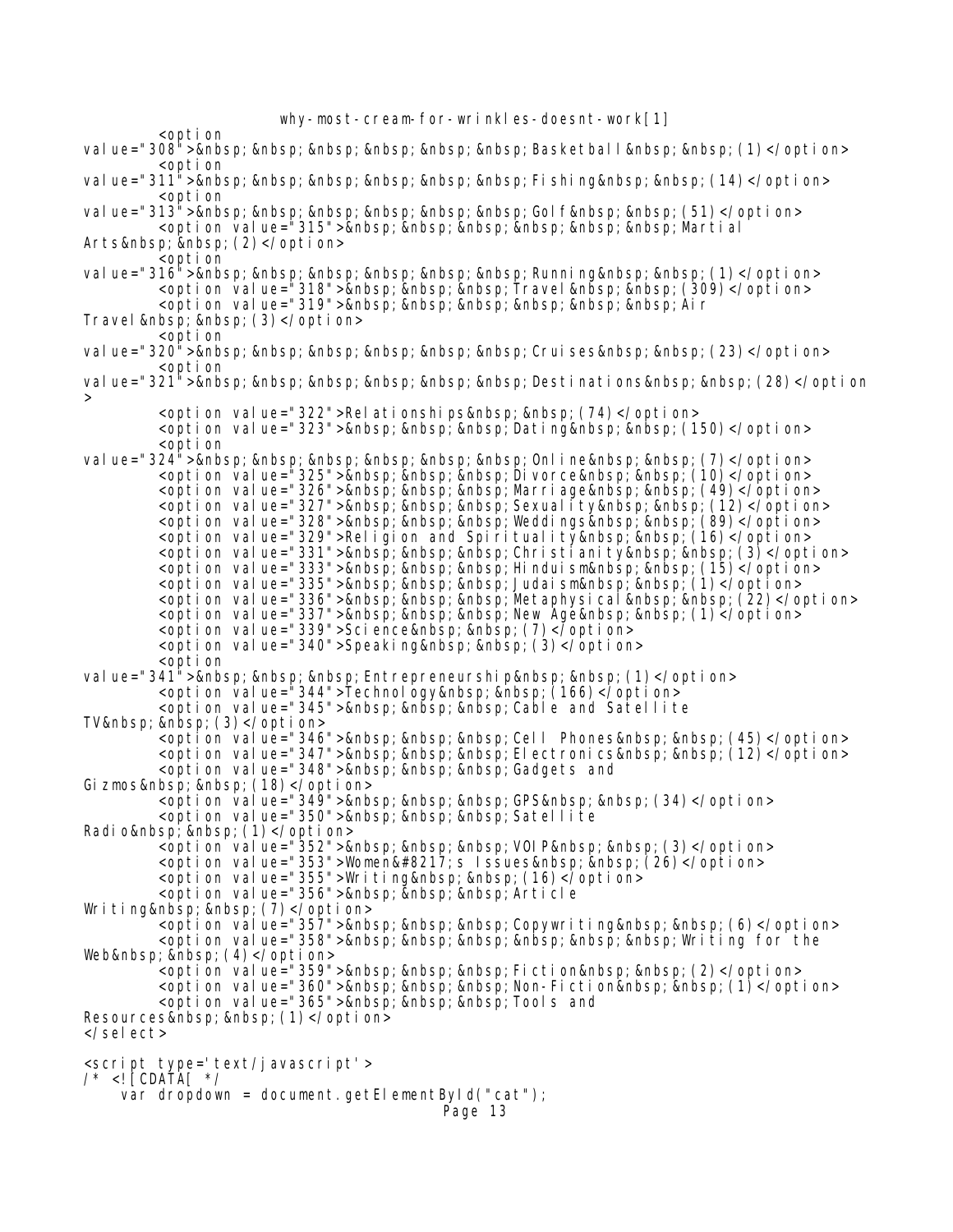why-most-cream-for-wrinkles-doesnt-work[1]<br>function onCatChange() { if ( dropdown.options[dropdown.selectedIndex].value > 0 ) {  $locati$  on. href = "http://www.feelingwow.com/blog/?cat="+dropdown.options[dropdown.selectedIndex].valu e; } } dropdown.onchange = onCatChange; /\* ]]> \*/ </script> <div class="textwidget"><script language="JavaScript" src="http://www.millionrss.com/bumpit-190367.js" type="text/javascript"></script></div> </div> <div style="clear:both"></div> </div> </div> <div id="footer"> <a href="http://www.feelingwow.com/p/magagazine\_theme/" target="\_blank">WP-Magazine</a> by <a href="http://www.feelingwow.com/p/magagazine\_theme/" target="\_blank">Gabfire</a> Powered by <a href="http://www.wordpress.org" target="\_blank">Wordpress</a>  $\langle$ div $\rangle$ <!-- Start of Google Analytics Code --> <script type="text/javascript"> var gaJsHost = (("https:" == document.location.protocol) ? "https://ssl." : "http://www."); document.write(unescape("%3Cscript src='" + gaJsHost + "google-analytics.com/ga.js' type='text/javascript'%3E%3C/script%3E")); </script> <script type="text/javascript"> try { var pageTracker = \_gat.\_getTracker("UA-5554288-2"); pageTracker.\_trackPageview(); } catch(err) {}</script> <!-- End of Google Analytics Code --> <!-- Start of StatCounter Code --> <script type="text/javascript"> var sc\_project=4318992; var sc\_invisible=1; var sc\_partition=54; var sc\_click\_stat=1; var sc\_security="7a7bb9d0"; </script> <script type="text/javascript" src="http://www.statcounter.com/counter/counter.js"></script><noscript><div class="statcounter"><a title="counter customizable" href="http://www.statcounter.com/" target="\_blank"><img class="statcounter" src="http://c.statcounter.com/4318992/0/7a7bb9d0/1/" alt="counter customizable" ></a></div></noscript> <!-- End of StatCounter Code --> <script src='http://www.markethealth.com/persist.js'></script> <script language='javascript'> j b\_ai d = 748165;